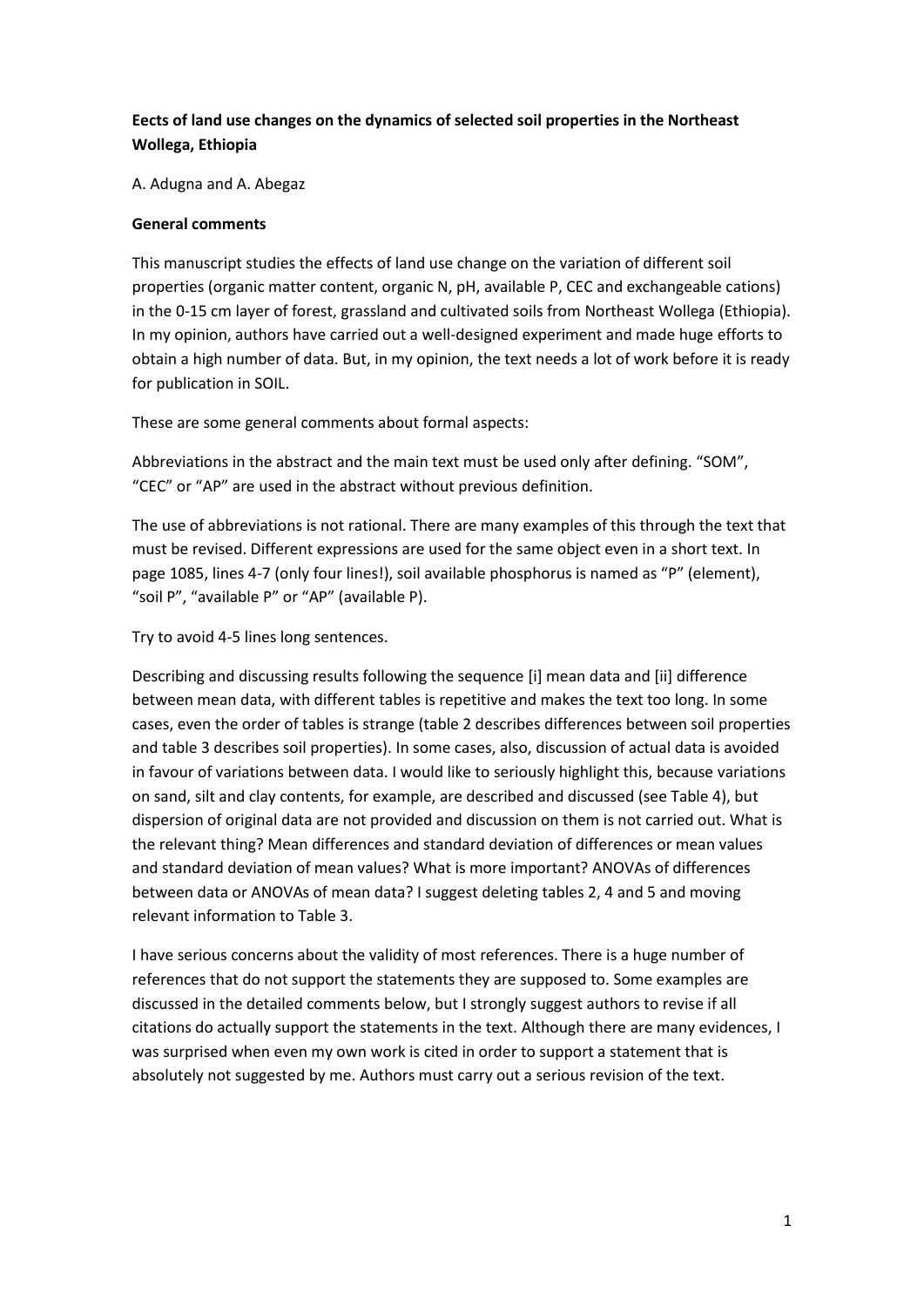## **Detailed comments**

| Page | Line      | <b>Comment</b>                                                                                                                                                                                                                                                                                                                                                                                                                                                                                                                                                                                                                                                                                                                                                                                                 |
|------|-----------|----------------------------------------------------------------------------------------------------------------------------------------------------------------------------------------------------------------------------------------------------------------------------------------------------------------------------------------------------------------------------------------------------------------------------------------------------------------------------------------------------------------------------------------------------------------------------------------------------------------------------------------------------------------------------------------------------------------------------------------------------------------------------------------------------------------|
| 1076 | $4 - 5$   | Substitute "adjacent land uses" with "adjacent soil plots under different land<br>uses".                                                                                                                                                                                                                                                                                                                                                                                                                                                                                                                                                                                                                                                                                                                       |
|      | $5-6$     | Delete "and tested in Natinal Soil Testing Center, Ministry of Agriculture of<br>Ethiopia".                                                                                                                                                                                                                                                                                                                                                                                                                                                                                                                                                                                                                                                                                                                    |
|      | $6 - 8$   | Were soil properties from cultivated land and grazing land not compared?                                                                                                                                                                                                                                                                                                                                                                                                                                                                                                                                                                                                                                                                                                                                       |
|      | 6         | Delete "Percentage".                                                                                                                                                                                                                                                                                                                                                                                                                                                                                                                                                                                                                                                                                                                                                                                           |
|      | 7         | Substitute "was" with "were".                                                                                                                                                                                                                                                                                                                                                                                                                                                                                                                                                                                                                                                                                                                                                                                  |
|      | 8         | "ANOVA" is an widely accepted abbreviation, so substitute "Analysis of<br>variance (ANOVA)" with "ANOVA".                                                                                                                                                                                                                                                                                                                                                                                                                                                                                                                                                                                                                                                                                                      |
|      | $9 - 10$  | Substitute "The results indicate that sand, silt, SOM, N, pH, CEC and Ca were<br>the highest in forestlands" with "Sand and silt proportions, SOM content, N<br>content, pH, CEC and Ca content were higher in forestlands".                                                                                                                                                                                                                                                                                                                                                                                                                                                                                                                                                                                   |
|      | 13        | Substitute "relationship" with "relation".                                                                                                                                                                                                                                                                                                                                                                                                                                                                                                                                                                                                                                                                                                                                                                     |
|      | $15 - 16$ | I am not in agreement with this statement. See detailed comments below on<br>page 1088, lines 26-27.                                                                                                                                                                                                                                                                                                                                                                                                                                                                                                                                                                                                                                                                                                           |
|      | 24        | Delete "For example".                                                                                                                                                                                                                                                                                                                                                                                                                                                                                                                                                                                                                                                                                                                                                                                          |
|      | 25        | Litter is not added in forest soils. Substitute "hinder addition of litter" with<br>"reduce the input of organic residues".                                                                                                                                                                                                                                                                                                                                                                                                                                                                                                                                                                                                                                                                                    |
|      |           | Note: The word "litter" is not mentioned in the cited paper (Ozgoz et al.,<br>2013). In addition, unless litter is transported from external sources, higher<br>litter inputs cannot, in any way, increase the nutrient content in soils. Ozgoz<br>et al. (2013) studied organic matter contents in terms of general soil quality<br>and in relation with physical properties. The only time Ozgoz et al. (2013)<br>relate the concepts of nutrients and organic matter together is: "Too much<br>chemical fertilizers application, especially P, and decreased use of organic<br>fertilizers have induced eutrophication at the surrounding drainage channels".<br>These authors may be cited later in the introduction, when the role of organic<br>matter decline on soil physical degradation is reviewed. |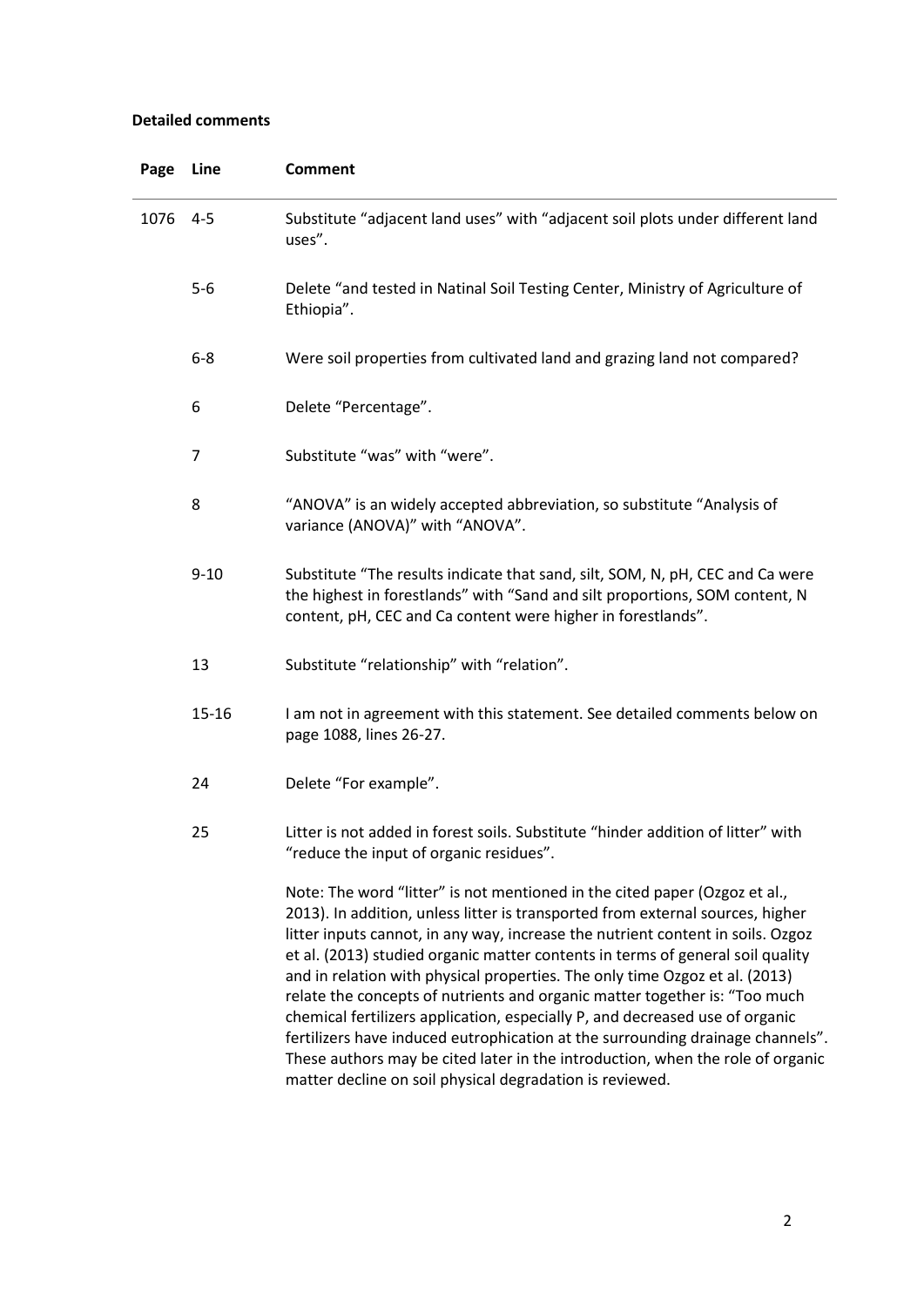| Page   | Line      | <b>Comment</b>                                                                                                                                                                                                                                                                                                                                                                                       |
|--------|-----------|------------------------------------------------------------------------------------------------------------------------------------------------------------------------------------------------------------------------------------------------------------------------------------------------------------------------------------------------------------------------------------------------------|
| 1077 6 |           | Delete "Bochet, 2015" and "Tejada and Benitez, 2014". These references do<br>not exactly support the statement, as they refer to influence of overland flow<br>on seed removal and effects of mulch, respectively.                                                                                                                                                                                   |
|        |           | Substitute "Cedar" with "Cerdà".                                                                                                                                                                                                                                                                                                                                                                     |
|        | $8 - 11$  | Check:                                                                                                                                                                                                                                                                                                                                                                                               |
|        |           | It is not clear what authors mean with "overcultivation", which is not<br>٠<br>mentioned in the cited source. Biro et al. (2013). These authors make<br>reference, in some cases, to land use/land cover changes or<br>expansion of cultivated areas.<br>"Grazing intensity and frequency" or relations between grazing and<br>$\bullet$<br>nutrient status are not mentioned by Biro et al. (2013). |
|        |           | If these statements are confirmed, please, re-write: "Biro et al. (2013)<br>observed that grazing intensity and frequency, and over cultivation can<br>substantially affect soil nutrient content by reducing composition of plant<br>species, net primary productivity, above and belowground allocation in<br>plants, and nutrient cycling."                                                       |
|        | 21        | Delete "human-induced" (all land use changes are human-induced).                                                                                                                                                                                                                                                                                                                                     |
|        | $22 - 23$ | Delete "and make the ecosystem more delicate and susceptible to land<br>degradation".                                                                                                                                                                                                                                                                                                                |
|        | 24-25     | Check: "The country's inherently fragile soils [] make soil highly vulnerable<br>". This only means that "vulnerable soils are vulnerable". Instead, cite the<br>main characteristics that make soils "fragile".                                                                                                                                                                                     |
|        |           | Re-write: "and inappropriate farming practices"                                                                                                                                                                                                                                                                                                                                                      |
|        | $26 - 27$ | Add references to support these soil erosion rates.                                                                                                                                                                                                                                                                                                                                                  |
|        | $27-$     | Re-write: "Soil degradation causes ", revise the full sentence and add a<br>reference. Is economic loss an on-site or an off-site change?                                                                                                                                                                                                                                                            |
| 1078   | -3        | Substitute "And this is why is necessary to apply restoration strategies" with<br>"Soil degradation in the area makes necessary to apply".                                                                                                                                                                                                                                                           |
|        | $4 - 5$   | Re-write: "Soil protection is".                                                                                                                                                                                                                                                                                                                                                                      |
|        | $3 - 6$   | This lines should be moved before mentioning the general objectives to<br>support the necessity of this study.                                                                                                                                                                                                                                                                                       |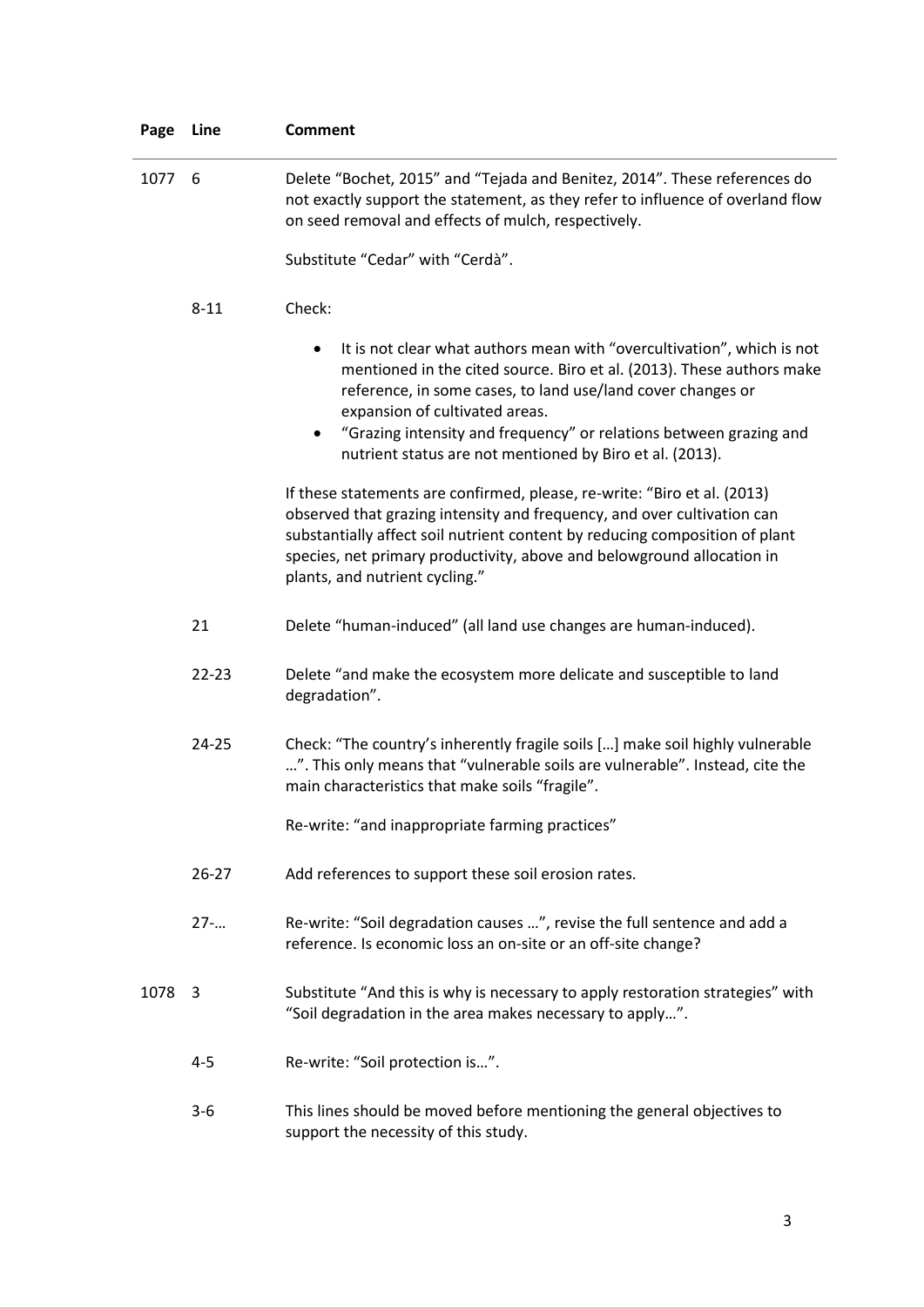| Page Line |                | <b>Comment</b>                                                                                                                                                                                                                                                                                                                                                                                                                                                               |
|-----------|----------------|------------------------------------------------------------------------------------------------------------------------------------------------------------------------------------------------------------------------------------------------------------------------------------------------------------------------------------------------------------------------------------------------------------------------------------------------------------------------------|
|           | 15             | Delete "on their part".                                                                                                                                                                                                                                                                                                                                                                                                                                                      |
|           | 25             | Delete "have" and "appreciable".                                                                                                                                                                                                                                                                                                                                                                                                                                             |
|           | $26 - 27$      | Re-write: "of natural forest into grazing land".                                                                                                                                                                                                                                                                                                                                                                                                                             |
|           | 27             | Delete "the hypothesis that".                                                                                                                                                                                                                                                                                                                                                                                                                                                |
| 1079      | 3              | Delete: "at dierent geographical area".                                                                                                                                                                                                                                                                                                                                                                                                                                      |
|           | $3 - 5$        | This is true, but try to substitute "the study area" and focus on the degraded<br>soils in this region of Africa (and probably others) to attract a wider audience.                                                                                                                                                                                                                                                                                                          |
|           | 5              | Can you describe briefly the type of forest, dominant species? Just some<br>words.                                                                                                                                                                                                                                                                                                                                                                                           |
|           | $\overline{7}$ | What soil parameters?                                                                                                                                                                                                                                                                                                                                                                                                                                                        |
|           | 14-15          | I have a suggestion about the use of "woreda". This is a local (Amharic?) term,<br>and I am asking authors to think about substituting it with the most common<br>English form "district". Nevertheless, I suggest using a simpler description, re-<br>writing (please, check if wrong): "The study area is located in Northeast<br>Wollega (Horo-Guduru Wolega zone, Oromia Region, Ethiopia), approximately<br>on the coordinates 9° 45'-10° 00' N and 37° 00'-37° 15' E." |
|           |                | Delete "Geologically".                                                                                                                                                                                                                                                                                                                                                                                                                                                       |
|           | $20-$          | If possible, add a reference to support soil classification and another one for<br>the classification system (WRB?).                                                                                                                                                                                                                                                                                                                                                         |
|           | 23-24          | Soils on steep slopes do not downgrade, they come not from a higher<br>evolutional status. Re-write: "Dominant soils on steep slopes are Regosols and<br>Cambisols".                                                                                                                                                                                                                                                                                                         |
|           | $24-$          | Substitute "altitude" with "elevation".                                                                                                                                                                                                                                                                                                                                                                                                                                      |
|           |                | Are these characteristics (elevation, temperature and rainfall) for the study<br>area? If yes, move these lines (page 1079, line 14 to page 1080, line 5) to line<br>15.                                                                                                                                                                                                                                                                                                     |
| 1080      | $11 - 13$      | Re-write: "at least during the last 40 years".                                                                                                                                                                                                                                                                                                                                                                                                                               |
|           |                | Please, revise. It is not clear to the reader if only forestland was present 40<br>years ago and only land use in "some portions" has changed or different land<br>uses (forestland, grazing land and cultivated land) were present in most of the                                                                                                                                                                                                                           |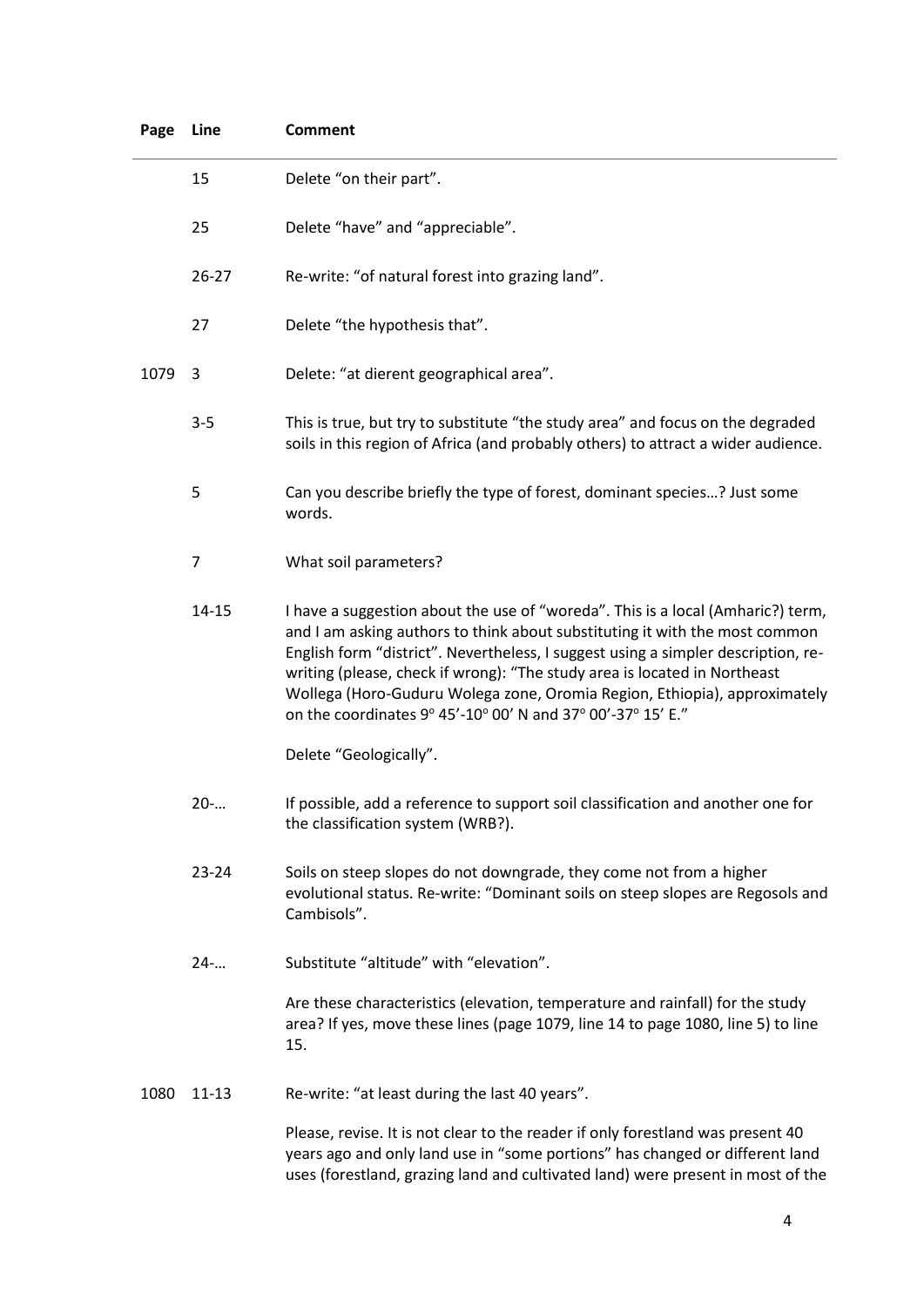| Page | Line  | <b>Comment</b>                                                                                                                                                                                                                                                                                                                                                                                                                                                                                                                                                                                                                                                                                                                                                                                                                                                                                                                                                                                                                                                                                                                                                                                                                                                                                                          |
|------|-------|-------------------------------------------------------------------------------------------------------------------------------------------------------------------------------------------------------------------------------------------------------------------------------------------------------------------------------------------------------------------------------------------------------------------------------------------------------------------------------------------------------------------------------------------------------------------------------------------------------------------------------------------------------------------------------------------------------------------------------------------------------------------------------------------------------------------------------------------------------------------------------------------------------------------------------------------------------------------------------------------------------------------------------------------------------------------------------------------------------------------------------------------------------------------------------------------------------------------------------------------------------------------------------------------------------------------------|
|      |       | study area and only small areas have changed to cultivation or grassland<br>(coming from what land use?)-                                                                                                                                                                                                                                                                                                                                                                                                                                                                                                                                                                                                                                                                                                                                                                                                                                                                                                                                                                                                                                                                                                                                                                                                               |
|      | 15    | Some details are missing about sampling: what was the sampling period?,<br>how were sites and tiles selected (randomly?), how much distance between<br>sites, tiles and subplots? How much distance between the border of the tile<br>and the subplots? Are subplots squared?                                                                                                                                                                                                                                                                                                                                                                                                                                                                                                                                                                                                                                                                                                                                                                                                                                                                                                                                                                                                                                           |
|      |       | Description of sampling is some different from the cited sources, which can<br>help as a guide:                                                                                                                                                                                                                                                                                                                                                                                                                                                                                                                                                                                                                                                                                                                                                                                                                                                                                                                                                                                                                                                                                                                                                                                                                         |
|      |       | Vågen et al. (2013): "A cluster sampling design (Thompson, 1991) was<br>used by first dividing each site into 16 tiles (2.5 $\times$ 2.5 km in size), then<br>generating one random centroid location per tile, and finally<br>generating 15 random sampling plots, each 1000 $m2$ , within a 564 m<br>radius of each cluster centroid. Five of these plots were used as<br>alternate plots and hence 10 were characterized and sampled in each<br>cluster. Thus, the data for each site consisted of 160 stratified-<br>random sampling plots with an area of 1000 $m2$ each. Within each<br>individual plot, four sub-plots were established, each with an area of<br>100 $m2$ , one in the center and three on a radial arm with 120 $^{\circ}$ angles<br>between them."<br>Vågen and Winowiecki (2013): "In short, within each 10 x 10 km site,<br>16 cluster centroids were stratified into 2.5 $\times$ 2.5 km tiles and their<br>locations within the tiles were randomized, but buffered to avoid<br>overlapping with neighboring tiles. Around each cluster centroid 10<br>sampling plots, each a 1000 m2 circle, were randomly located to fall<br>within a circular area of $1 \text{ km}^2$ using a 564 m radius from the cluster<br>center-point. Each plot consisted of four 100 m <sup>2</sup> subplots." |
|      | 15-16 | Re-write: "Three adjacent sites under different land use types (forestland,<br>cultivated land and grazing land) were selected for this study, with similar<br>slope, elevation and aspect".                                                                                                                                                                                                                                                                                                                                                                                                                                                                                                                                                                                                                                                                                                                                                                                                                                                                                                                                                                                                                                                                                                                            |
|      |       | Please, provide information on slope, elevation and aspect.                                                                                                                                                                                                                                                                                                                                                                                                                                                                                                                                                                                                                                                                                                                                                                                                                                                                                                                                                                                                                                                                                                                                                                                                                                                             |
|      | 18    | Re-write: "100 m × 100 m".                                                                                                                                                                                                                                                                                                                                                                                                                                                                                                                                                                                                                                                                                                                                                                                                                                                                                                                                                                                                                                                                                                                                                                                                                                                                                              |
|      | 23    | Delete "from each of the three land use types".                                                                                                                                                                                                                                                                                                                                                                                                                                                                                                                                                                                                                                                                                                                                                                                                                                                                                                                                                                                                                                                                                                                                                                                                                                                                         |
|      | 24    | Substitute "For each tile, soil samples were collected from each sub-plot and<br>composite samples were prepared by hand mixing for 0-15 cm soil depth"<br>with "For each tile, soil samples (0-15 cm depth, the average plough layer in<br>the area) were collected from each sub-plot and composite samples were<br>prepared by hand mixing".                                                                                                                                                                                                                                                                                                                                                                                                                                                                                                                                                                                                                                                                                                                                                                                                                                                                                                                                                                         |
|      |       | Where were soil samples collected? At the center of each 100 m <sup>2</sup> subplot?                                                                                                                                                                                                                                                                                                                                                                                                                                                                                                                                                                                                                                                                                                                                                                                                                                                                                                                                                                                                                                                                                                                                                                                                                                    |
|      |       |                                                                                                                                                                                                                                                                                                                                                                                                                                                                                                                                                                                                                                                                                                                                                                                                                                                                                                                                                                                                                                                                                                                                                                                                                                                                                                                         |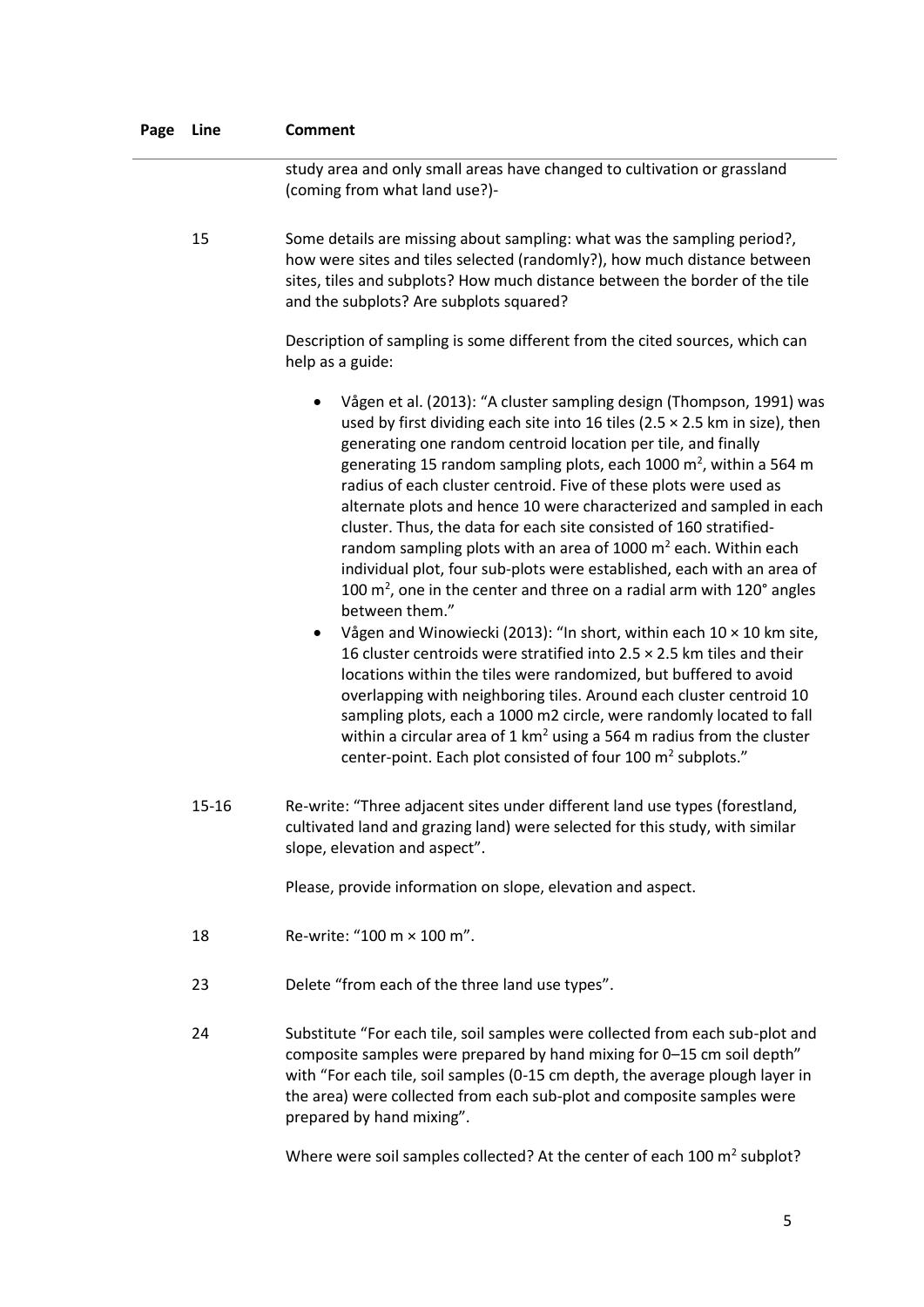| Page Line |           | <b>Comment</b>                                                                                                                                                                                                                                                                                                                                                                                                                                                          |
|-----------|-----------|-------------------------------------------------------------------------------------------------------------------------------------------------------------------------------------------------------------------------------------------------------------------------------------------------------------------------------------------------------------------------------------------------------------------------------------------------------------------------|
|           | 26        | Substitute "had" with "prepared".                                                                                                                                                                                                                                                                                                                                                                                                                                       |
| 1081      | $1 - 2$   | Delete "at a depth of 0-15 cm, because the 0-15 cm represents the average<br>plough layer in the area".                                                                                                                                                                                                                                                                                                                                                                 |
|           | $4 - 6$   | Delete the first sentence of the paragraph, it is not relevant for the paper.                                                                                                                                                                                                                                                                                                                                                                                           |
|           | 6         | Substitute "Disturbed soil samples" with "Composite soil samples".                                                                                                                                                                                                                                                                                                                                                                                                      |
|           | $7 - 14$  | Re-write: "Soil analyses included soil texture (determined by the Bouyoucos<br>Hydrometer method; Black et al., 1965), soil pH (determined in a 1:2.5<br>soil: water ratio), total N content, cation exchange capacity (CEC) and<br>exchangeable cations ( $Ca^{2+}$ , Mg <sup>2+</sup> , K <sup>+</sup> and Na <sup>+</sup> ) by atomic absorption<br>spectrophotometry, P content (Olsen et al., 1954) and organic carbon (OC)<br>content (Walkley and Black, 1934)". |
|           |           | Refferences for N-Kjeldahl and CEC are not provided. I suggest the following:                                                                                                                                                                                                                                                                                                                                                                                           |
|           |           | For N-Kjeldahl: Bremner (1996),<br>٠<br>http://dx.doi.org/10.2136/sssabookser5.3.c37<br>For CEC and exchangeable cations: Summer and Miller (1996),<br>$\bullet$<br>http://dx.doi.org/10.2136/sssabookser5.3.c40.                                                                                                                                                                                                                                                       |
|           | $12 - 13$ | Re-write: "Soil organic matter (SOM) content (%) was determined by<br>multiplying OC% by".                                                                                                                                                                                                                                                                                                                                                                              |
|           |           | A suggestion: The 1.724 factor is disused. The 2.0 factor is much more exact,<br>according to Pribyl (2010;<br>http://dx.doi.org/10.1016/j.geoderma.2010.02.003). However, it is not<br>necessary to transform SOC to SOM if we can freely work with SOC data. I<br>suggest not transforming.                                                                                                                                                                           |
|           | 16        | The normal distribution of data must be checked before using parametric<br>tests (ie ANOVA) and correlation analyses. Results and statistical analyses are<br>not acceptable unless this is checked (in SPSS, Analyze > Descriptive Statistics<br>> Explore and mark the "normality plots with tests" cell). If data are not<br>normally distributed, non-parametric tests must be used or data<br>transformations are required.                                        |
|           | 17-24     | Substitute "One-way ANOVA was under taken to test the significance of the<br>effects of land use changes on the variation" with "When the normal<br>distribution of data was confirmed, one-way ANOVA was used to analyze the<br>differences among groups of samples for soil texture, pH, P, SOM, N-Kjeldahl,<br>CEC and exchangeable cases at the 0.05 level. When significant differences                                                                            |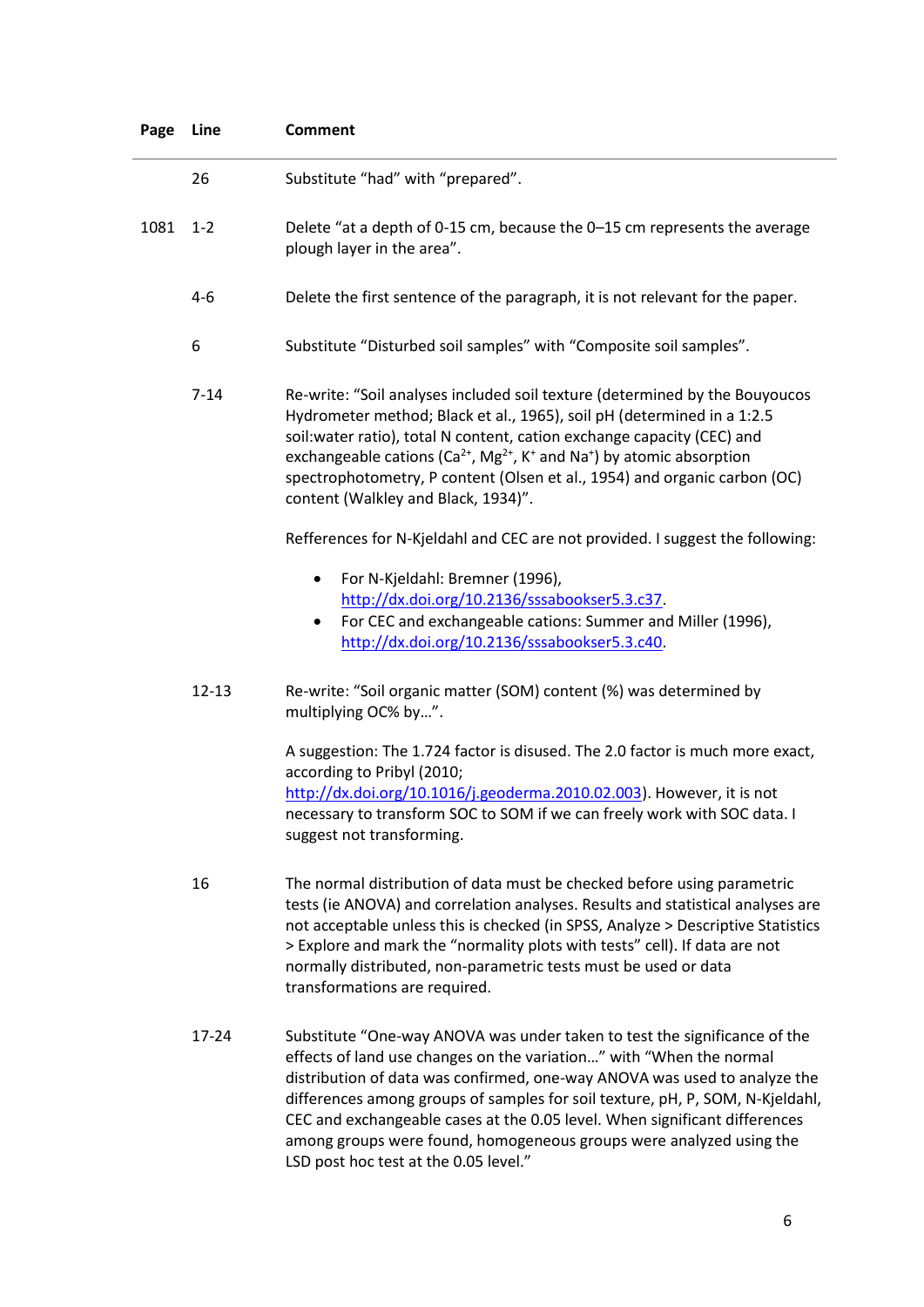| Page | Line           | <b>Comment</b>                                                                                                                                                                              |
|------|----------------|---------------------------------------------------------------------------------------------------------------------------------------------------------------------------------------------|
|      |                | What soil texture classes were determined? What system was used for<br>texture classification (which is used in the results section, page 1082, line 17)?                                   |
|      | 20             | $Na+?$                                                                                                                                                                                      |
|      |                | Cmol $(+)$ kg- <sup>1</sup> ?                                                                                                                                                               |
| 1082 | $4 - 5$        | Re-write: "Where Ch <sub>Cl, Gl</sub> is the percentage of change in soil properties of<br>and Luci, Lu <sub>GI</sub> and Lu <sub>FI</sub> are mean values of".                             |
|      | $\overline{7}$ | Join this sentence to the previous paragraph.                                                                                                                                               |
|      | $11 - 14$      | This is not part of results or discussion. Move to the proper part of the text or<br>remove.                                                                                                |
|      | $21 - 22$      | If difference is not statistically significant, you cannot state that silt fraction is<br>higher or lower than anything. Please, delete.                                                    |
| 1083 | $2 - 4$        | Please, explain how plowing, clearing, "disposing" and leveling can transform<br>sand and silt into clay or enhance weathering.                                                             |
|      |                | Vertical clay migration is not "leaching", which involves different processes.                                                                                                              |
|      | 9              | The reference for "Ozgoz, 2013" is not provided. I have tried to find a similar<br>statement in Ozgoz et al. (2013), but these authors do not mention anything<br>related to clay leaching. |
|      | $10 - 13$      | Please, check. I have carefully read the cited fourth edition of FAO's guidelines<br>for soil description and have not found anything similar to this statement.                            |
|      | 15             | Most compact soils compared to what? Soil compaction has not been studied<br>in this manuscript. So, add a reference.                                                                       |
|      | $15 - $        | Check concordance: "These soils  is manifested".                                                                                                                                            |
|      | 18             | Check spelling: "lagging".                                                                                                                                                                  |
|      | 19             | What do you mean with workability?                                                                                                                                                          |
|      | 20             | Try to avoid abbreviations in section titles.                                                                                                                                               |
|      |                | For discussing the impact of agriculture on soil available P, I suggest reading<br>and citing Manning (2008; http://dx.doi.org/10.2113/GSELEMENTS.4.2.105).                                 |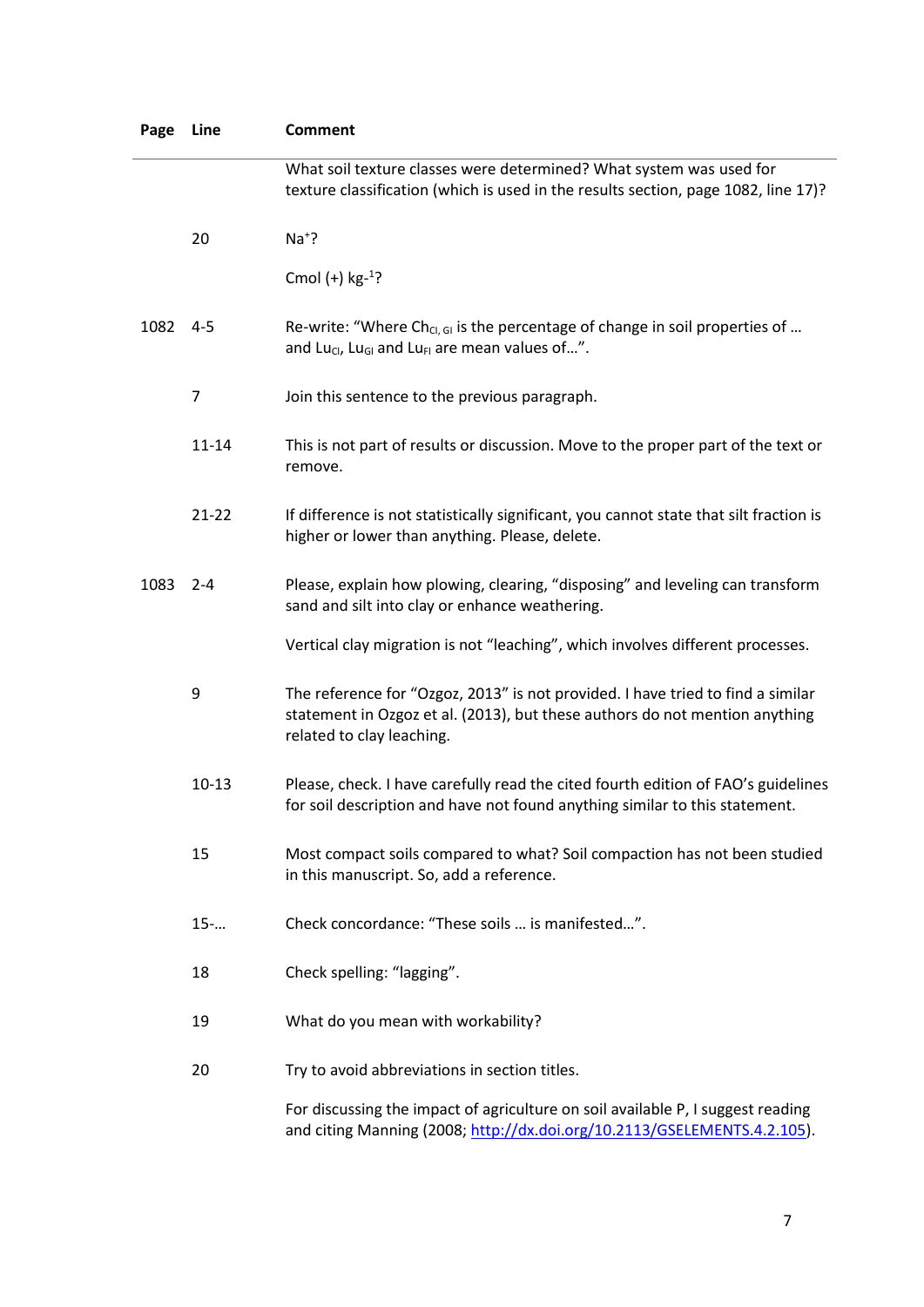| Page | Line      | <b>Comment</b>                                                                                                                                                                                                                                                                                                                                                             |
|------|-----------|----------------------------------------------------------------------------------------------------------------------------------------------------------------------------------------------------------------------------------------------------------------------------------------------------------------------------------------------------------------------------|
|      | $21 - 22$ | ANOVA and post-hoc results are necessary to state this.                                                                                                                                                                                                                                                                                                                    |
|      | 22        | Check: "is in between (Table 3)"?                                                                                                                                                                                                                                                                                                                                          |
|      | 24        | ANOVA p-value is not shown in table 3.                                                                                                                                                                                                                                                                                                                                     |
|      | 26-28     | Add a reference for this.                                                                                                                                                                                                                                                                                                                                                  |
|      |           | I do not think that the contribution of soil macro and microfauna to soil<br>organic matter content in forest soils is comparable to that by plants. Please,<br>try to re-write this statement.                                                                                                                                                                            |
|      |           | Why do you think bacteria and fungi, for example are not microbial biomass?                                                                                                                                                                                                                                                                                                |
| 1084 | $1 - 3$   | Delete the first three lines. Are roots not important in forest soils?                                                                                                                                                                                                                                                                                                     |
|      | $4 - 5$   | Substitute "and adding organic matter" with "increasing organic matter<br>inputs".                                                                                                                                                                                                                                                                                         |
|      |           | Re-write: "lower SOM contents".                                                                                                                                                                                                                                                                                                                                            |
|      | $6 - 7$   | You have not studied erosion rates or risk, so this is speculation. You can<br>speculate, but state it clearly. Explain why erosion and decomposition rates<br>are higher in croplands.                                                                                                                                                                                    |
|      | 8         | Re-write: "SOM".                                                                                                                                                                                                                                                                                                                                                           |
|      | $8 - 12$  | I find the first part of this statement is strange. It is true that organic matter<br>(not only soil organic matter) is composed of C, H, O, N, S and other elements,<br>but this is not why it is considered a good indicator of soil quality.                                                                                                                            |
|      | 9         | USDA (2014) is not a valid source for citing here. Please, delete. See<br>comments on references below for "Gebreyesus".                                                                                                                                                                                                                                                   |
|      | $12 - 15$ | I do not understand this. What are N, P and S other reservoirs in grasslands<br>and croplands?                                                                                                                                                                                                                                                                             |
|      | 15-16     | Not in soils under grass or crops? You mean that soil water holding capacity<br>and CEC are higher in forest soils than in soils under other land use types<br>because of higher SOM content. At this point, it is necessary to know if<br>statistical differences exist between forest and other studied soils. ANOVA<br>and post-hoc results should be shown in table 3. |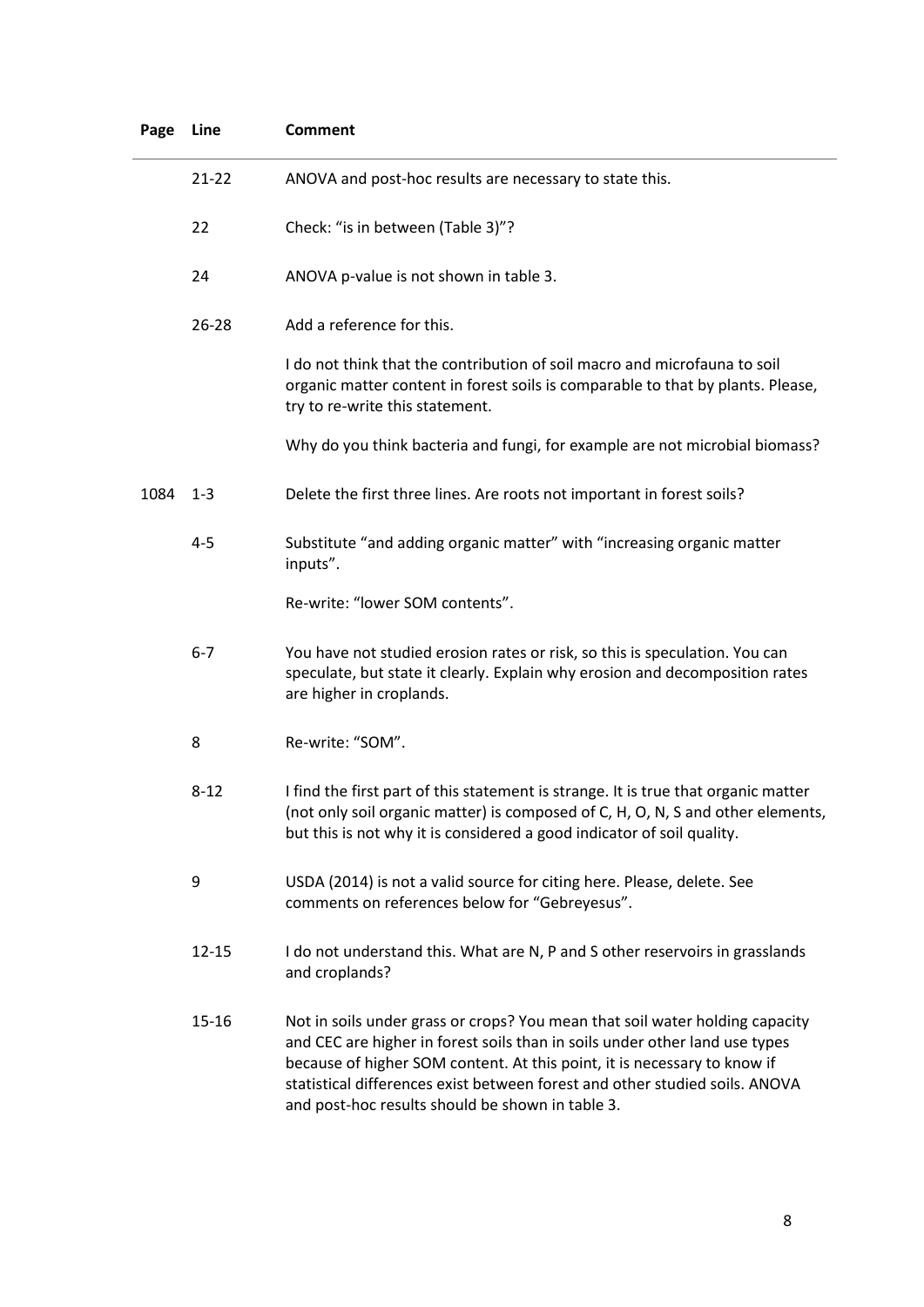| Page | Line      | <b>Comment</b>                                                                                                                                                                                                                                                                                                                                                                                        |
|------|-----------|-------------------------------------------------------------------------------------------------------------------------------------------------------------------------------------------------------------------------------------------------------------------------------------------------------------------------------------------------------------------------------------------------------|
|      | $17 - 18$ | Significantly higher? Readers do not know. Two lines below, you write that<br>the different between N contents from forest and grazed soils is not<br>significant. So what?                                                                                                                                                                                                                           |
|      | $22 - 25$ | Check: "Wider" C:N ratio?                                                                                                                                                                                                                                                                                                                                                                             |
|      |           | I am not in agreement with this statement. Even if significant differences<br>exist, do you think that differences in C:N ratio have any practical relevance?<br>The highest and lower mean values are different only in 1.3.                                                                                                                                                                         |
|      | 25        | Again: what is the practical relevance of this? Do you think that nutritional<br>status is different between soils with 2.1 or 3.7 ppm of P?                                                                                                                                                                                                                                                          |
|      | 26        | Check: "it is in between"?                                                                                                                                                                                                                                                                                                                                                                            |
|      | 27        | Re-write: "soil AP". Hyphen may be used to join two or more adjectives<br>before a noun, not an adjective to a noun.                                                                                                                                                                                                                                                                                  |
| 1085 | 3         | I suggest substituting "weathered soil minerals" with "secondary minerals",<br>according to Shen et al (2011, http://dx.doi.org/10.1104/pp.111.175232).                                                                                                                                                                                                                                               |
|      |           | Re-write: "organic and inorganic fertilizers".                                                                                                                                                                                                                                                                                                                                                        |
|      | 4         | Substitute "has" with "have".                                                                                                                                                                                                                                                                                                                                                                         |
|      | 15        | I find that higher weathering of minerals in cultivated land than in grazing<br>land should be better explained.                                                                                                                                                                                                                                                                                      |
|      | $22 - 25$ | This text is too general and describes stablished science. It should be strongly<br>reduced. I suggest removing "Dynamics  (Barua and Haque, 2013)".                                                                                                                                                                                                                                                  |
| 1086 | $1 - 4$   | Write shorter. Substitute "The mean differences between forestland and<br>cultivated land, and forest land and grazing land are statistically significant (P<br>< 0.05, Table 5), but the mean difference between cultivated and grazing<br>lands is not significant (Table 5)" with "Mean pH from forest soils was<br>statistically different from cultivated and grazing land (P < 0.05, Table 5)". |
|      | $8 - 9$   | "Benitez" is not correctly spelled.                                                                                                                                                                                                                                                                                                                                                                   |
|      |           | Tejada and Benítez (2014) do not mention this in their paper. Please, remove<br>this reference. I have not access to the paper by Yao et al. (2010) and cannot<br>check it.                                                                                                                                                                                                                           |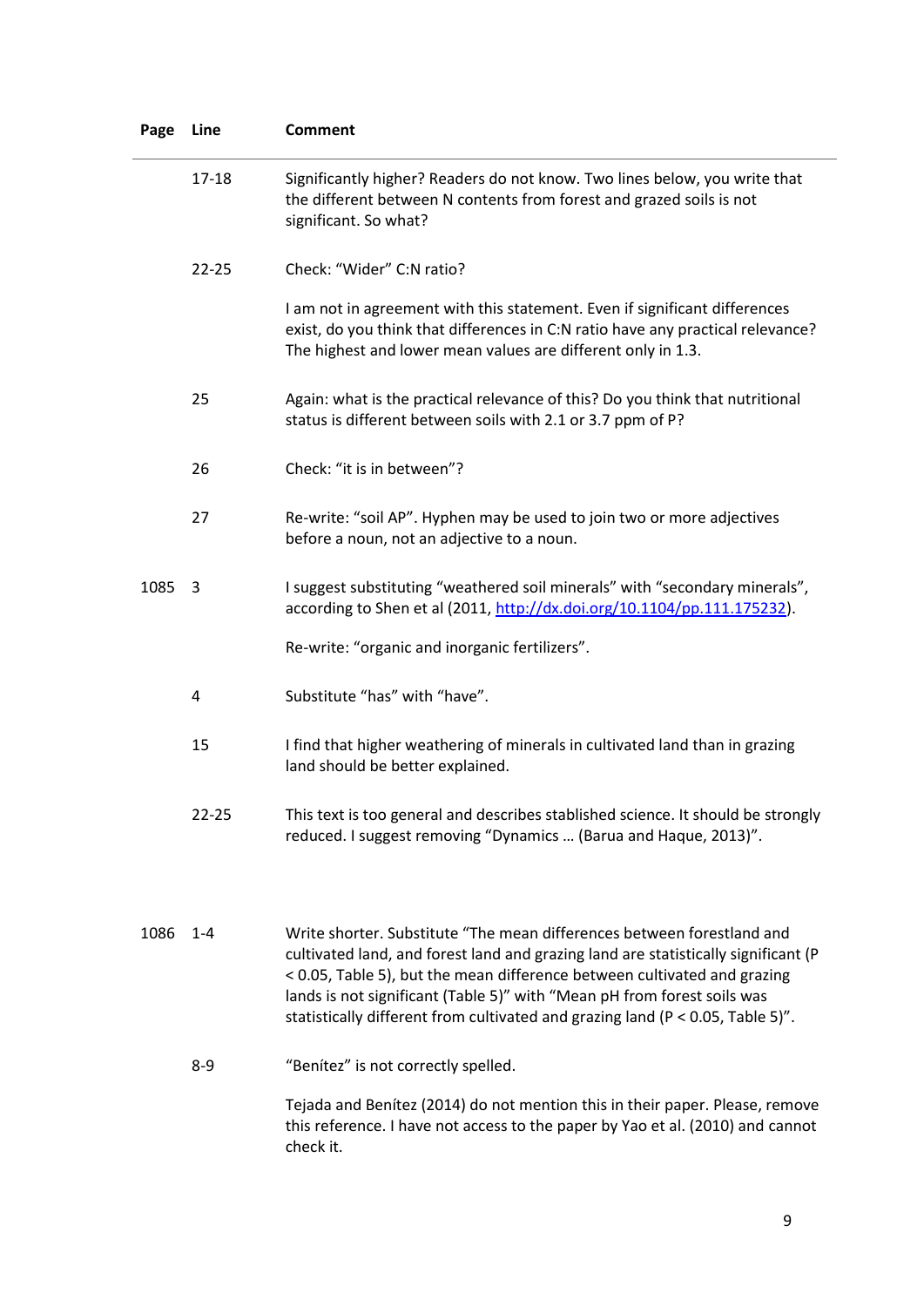| Page | Line      | <b>Comment</b>                                                                                                                                                                                                                                                                                                                                                                                                                                                                               |
|------|-----------|----------------------------------------------------------------------------------------------------------------------------------------------------------------------------------------------------------------------------------------------------------------------------------------------------------------------------------------------------------------------------------------------------------------------------------------------------------------------------------------------|
|      | $10 - 11$ | Again, Tejada and Benítez (2014) do not mention this in their paper. Probably<br>this is just a copy/past error, but check your references.                                                                                                                                                                                                                                                                                                                                                  |
|      | $11 - 12$ | The statement "soils in the cultivated land appeared more acidic than those<br>of the forest and grazing lands" is true only on the basis of mean values (no<br>dispersion or ANOVA results are provided). But differences are small: only 0.4<br>pH units between forest and grazing soils (pH 5.7-6.1) and 0.7 pH units<br>between forest and cultivated soils (pH 5.4-6.1). This must be clearly stated in<br>the text.                                                                   |
|      |           | Do small differences between pH from soils below forest ( $pH = 6.1$ ) and<br>pastures (pH = 5.7) validate the statement "Different nutrients are available<br>at different pH levels" (line 6)?                                                                                                                                                                                                                                                                                             |
|      | 14        | Substitute "This variation may be happened because" with "This is because".                                                                                                                                                                                                                                                                                                                                                                                                                  |
|      | $15 - 17$ | Delete.                                                                                                                                                                                                                                                                                                                                                                                                                                                                                      |
|      | 18        | Check spelling: "Parras-Alcántara".                                                                                                                                                                                                                                                                                                                                                                                                                                                          |
|      | $17 - 18$ | I have carefully read the paper by Parras-Alcántara et al. (2013). They studied<br>the impacts of land use change in soil organic C and N (paying special<br>attention to soil organic C content and vertical distribution, the stratification<br>ratio of soil organic C and total N) in a Mediterranean agricultural area. BUT I<br>have not found any reference to the role of Al and Mn as toxic elements in<br>acid soils (which is true, but not mentioned by them) or the study area. |
|      | 19-21     | Why pH 5.5 is suggested as a threshold for Al and Mn toxicity? Any evidence<br>or reference to support this?                                                                                                                                                                                                                                                                                                                                                                                 |
|      |           | McKie (2014) is not a peer-reviewed source, so delete.                                                                                                                                                                                                                                                                                                                                                                                                                                       |
|      | 23        | Re-write: "pH", minuscule even at the beginning of a sentence, or substitute it<br>with "Soil acidity".                                                                                                                                                                                                                                                                                                                                                                                      |
|      | 28        | The cited reference (Parras-Alcántara et al., 2013) does not support this<br>statement.                                                                                                                                                                                                                                                                                                                                                                                                      |
|      | 29        | "Nitrate" or "NO <sub>3</sub> ", not both.                                                                                                                                                                                                                                                                                                                                                                                                                                                   |
|      |           | Re-write: "crops with $NO_3^-$ as the only source of N may". Consider that these<br>are all crops except leguminosae.                                                                                                                                                                                                                                                                                                                                                                        |
| 1087 | $1 - 2$   | The cited reference (Gelaw et al., 2013) does not support this statement.                                                                                                                                                                                                                                                                                                                                                                                                                    |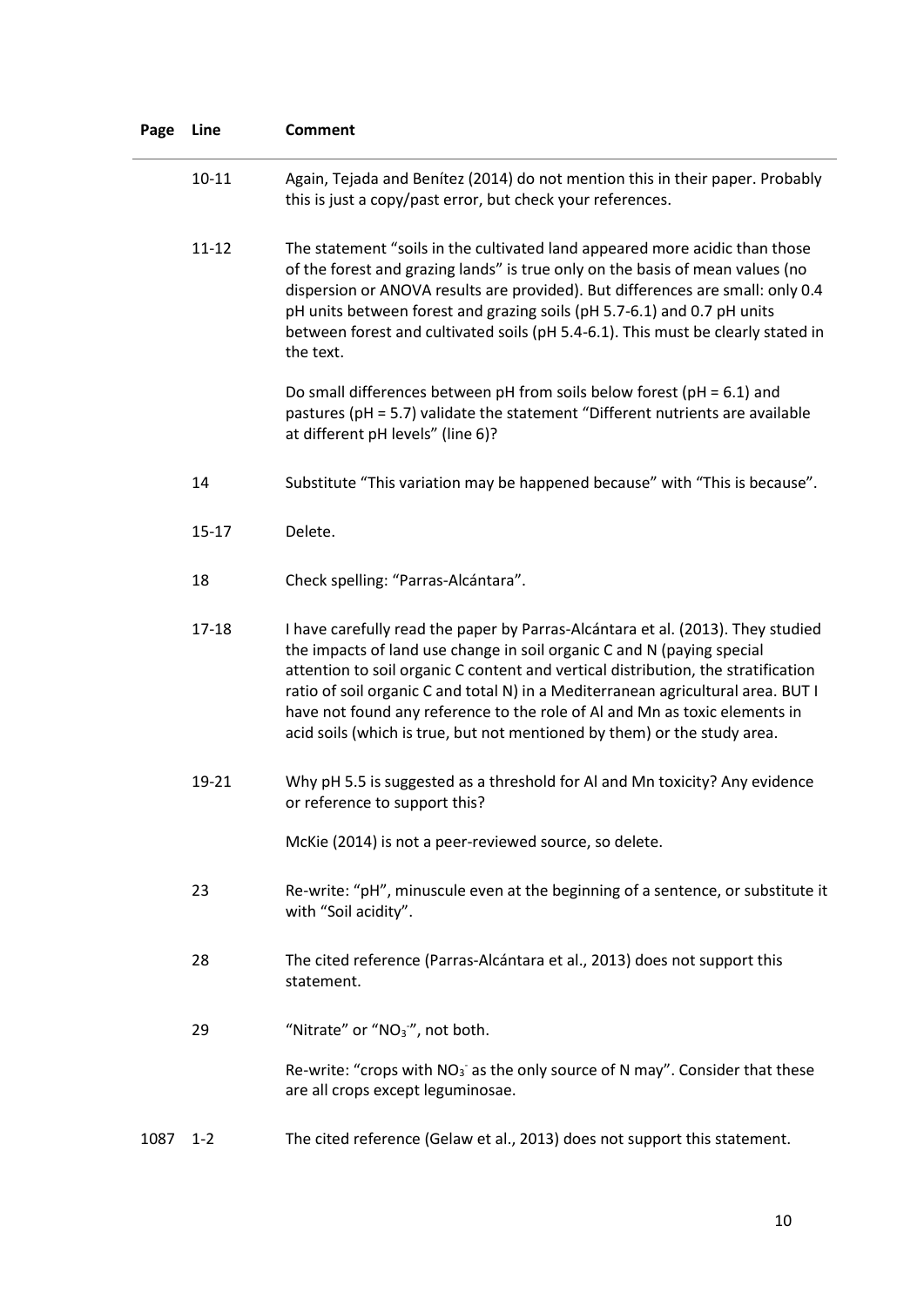| Page | Line           | <b>Comment</b>                                                                                                                                                                                                                                               |
|------|----------------|--------------------------------------------------------------------------------------------------------------------------------------------------------------------------------------------------------------------------------------------------------------|
|      | $5 - 8$        | Delete "CEC, which is a good measure of the ability of a soil to retain and<br>supply nutrient to a crop is naturally reliant on soil organic matter, pH,<br>amount and type of clay mineralogy, land management (Tahir et al., 2009; Gol<br>et al., 2010)". |
|      | $10 - 12$      | This statement can be combined with the previous one in order to reduce the<br>length of text.                                                                                                                                                               |
|      | 12             | Re-write: Mean exchangeable Ca <sup>2+</sup> content".                                                                                                                                                                                                       |
|      | $20 - 22$      | If data are not significantly different, you cannot say they are. Please, revise<br>this statement.                                                                                                                                                          |
| 1088 | $\overline{2}$ | Delete the first sentence and move a reference to Table 6 to the next one,<br>between parentheses.                                                                                                                                                           |
|      | 3              | Re-write: "exchangeable $Ca^{2+}$ and Mg <sup>2+</sup> and ".                                                                                                                                                                                                |
|      | 8              | Re-write: "pH".                                                                                                                                                                                                                                              |
|      | $8 - $         | Delete the "+" sign for r coefficients through the text, it is not necessary.                                                                                                                                                                                |
|      | $8 - 9$        | This is OK, but try to avoid repeating results from tables. Otherwise, if all<br>coeffcients and p-values are in the text, the table should be deleted.                                                                                                      |
|      | $15 - 17$      | Check spelling: "Muñoz-Rojas".                                                                                                                                                                                                                               |
|      |                | In their paper, Muñoz-Rojas et al. (2015) talk about certain land use changes,<br>but not about specific practices as compost, cover crops, manures, minimum<br>tillage or crop rotation.                                                                    |
|      | 18-21          | Delete "Nevertheless".                                                                                                                                                                                                                                       |
|      |                | Not only the low available P contents, also the limited range of pH is involved.                                                                                                                                                                             |
|      | 21             | Re-write: "exchangeable Ca <sup>2+"</sup> .                                                                                                                                                                                                                  |
|      | $21 - 23$      | Any explanation for this?                                                                                                                                                                                                                                    |
|      | $26 - 27$      | This statement is absurd. Revise.                                                                                                                                                                                                                            |
|      |                | The only time that Emiru and Gebrekidan (2013) [not "Nega and Heluf", see<br>comments below on references] mention the word "clay" in their paper is                                                                                                         |

very far from your statement: "Additionally, increasing clay percentage with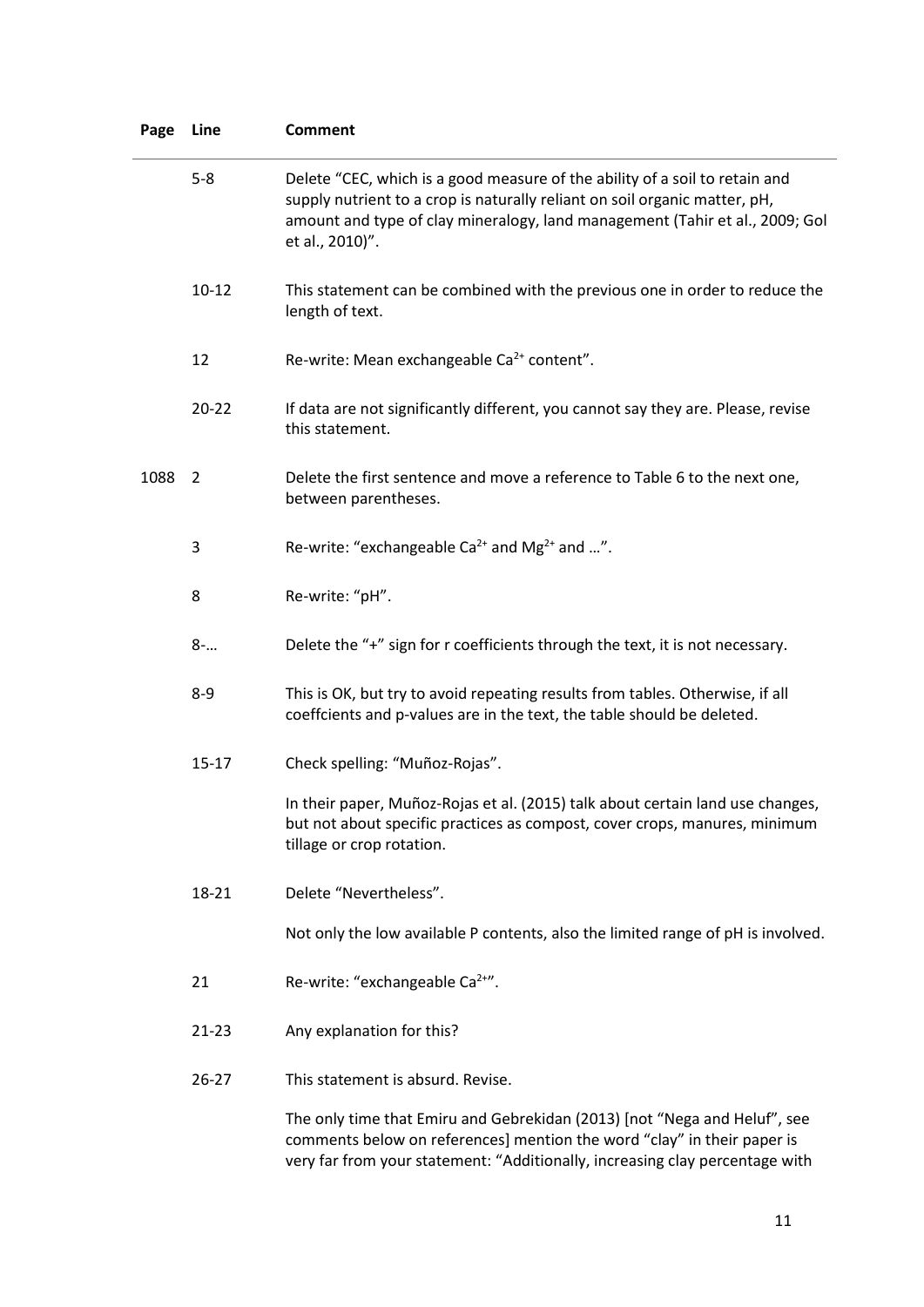| Page | Line | <b>Comment</b>                                                                                                                                                                                                          |
|------|------|-------------------------------------------------------------------------------------------------------------------------------------------------------------------------------------------------------------------------|
|      |      | depth also has the tendency to furnish hydrogen ions from clay colloidal<br>surfaces to the soil solution again reducing which finally reduce soil pH.".                                                                |
| 1089 | -1   | Kaolinite has a low CEC, of course. But more explanations are needed. pH can<br>contribute to explain high or low soil OM contents, but pH only cannot explain<br>why OM content decreases when clay content increases. |

## **References**

I have not checked all references, but have found some mistakes and repeated errors (as changing family names for given names). Some of these are commented below, but a deep revision of the reference list is necessary. Some changes in the reference list may imply changes of citations in the main text.

- Biro et al., 2013: One author is missing.
- Braimoh and Vlak (2014): Check spelling of authors (Vlek) and title (land-cover).
- Food and Agricultural Organization (2006): Change to: FAO: Guidelines for soil descriptions, 4th ed, Food and Agricultural Organization of the United Nations, Rome, 2006.
- Gebreyesus (2013): Substitute "Gebreyesus, B.T." with "Tesfahunegn, G. B.".
- Gelaw et al. (2013): The paper is now published as Gelaw et al. (2015). Check for date, volume and pages.
- Gol et al. (2010): Check author names: Göl, C. Çakir, M., Ediş, S., Yilmaz, H. Check spelling in the title: Gökçay. McKie (2014): This is not a peer-reviewed publication. It is only a leaflet in the internet and cannot be used as a reference.
- Mekonnen et al. (2014): The paper has been assigned volume and pages. Please, check: Mekonnen, M., Keesstra, S. D., Stroosnijder, L., Baartman, J. E. M., and Maroulis, J.: Soil Conservation Through Sediment Trapping: A Review. Land Degrad. Develop., 26: 544–556, 2015.
- Nega and Heluf (2013): Check author names: Emiru, N., Gebrekidan, H. Use capitals for "Senbat" in the title.
- Tadele et al. (2013): Check author names: Amare, T., Terefe, A., Selassie, Y.G., Yitaferu, B., Wolfgramm, B., Hurni, H. Check spelling: "toposequence".
- USAD (2014): USDA, not USAD. Nevertheless, this is not a scientific article and should not be cited here.
- Vågen et al. (2013): Check author names: Vågen, Tor-G., Winowiecki, L.A., Abegaz, A., and Hadgu, K.M.